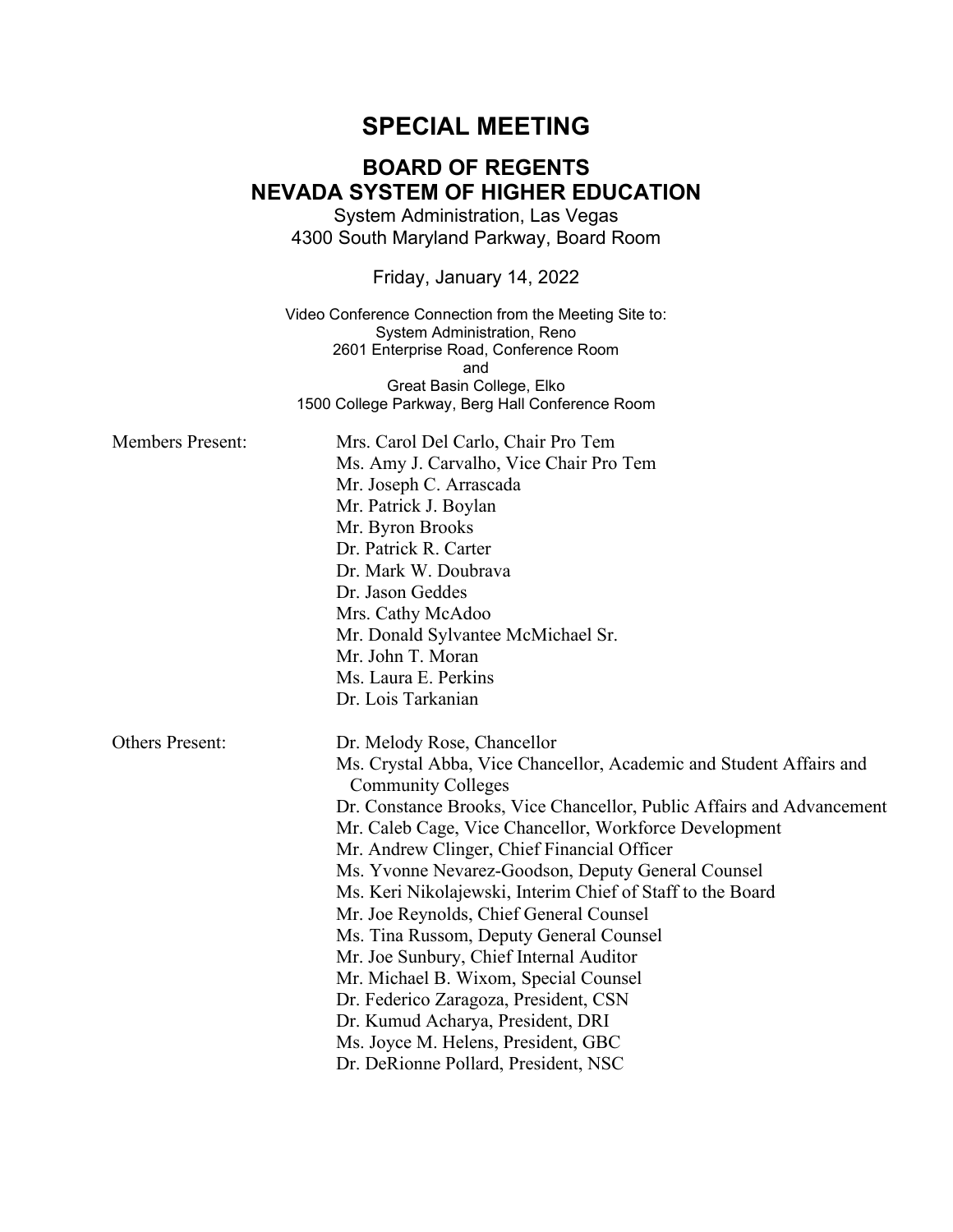| <i>(Continued)</i>                        |
|-------------------------------------------|
| Dr. Karin M. Hilgersom, President, TMCC   |
| Dr. Keith E. Whitfield, President, UNLV   |
| Mr. Brian Sandoval, President, UNR        |
| Dr. J. Kyle Dalpe, Officer in Charge, WNC |
|                                           |

Faculty senate chairs in attendance were: Dr. Julian Smit, CSN; Dr. Samantha Jewell, NSC; Dr. Virginia Irintcheva, TMCC; Ms. Shannon Sumpter, UNLV; and Dr. Amy Pason, UNR. Student body president in attendance was: Mr. Zachary Johnigan, ASCSN President, CSN.

Chair Pro Tem Del Carlo called the meeting to order at 9:00 a.m. with all members present. Regent McMichael led the Pledge of Allegiance, and Chair Pro Tem Del Carlo provided the Land Acknowledgement.

### 1. Information Only – Public Comment

Chair Pro Tem Del Carlo stated all written/voicemail public comments received will be posted on the NSHE website, included with the permanent record, and provided to the Regents.

The following individuals provided written/voicemail public comment or spoke in support of Agenda Item 5, Letter of Support for Student COVID-19 Vaccinations and/or vaccine mandates:

- Robie Alcala *(Alcala.Robie01.14.22 on file in the Board Office.)*
- Merci Silva-Acosta *(Silva-Acosta.Merci01.14.22 on file in the Board Office.)*
- Kent Ervin *(Ervin.Kent01.14.22 on file in the Board Office.)*
- Richard Leonard *(Leonard.Richard01.14.22 on file in the Board Office.)*
- $\triangleright$  Jiego Lim
- Doug Unger *(Unger.Doug01.14.22 on file in the Board Office.)*

The following individuals provided written/voicemail public comment or spoke in opposition to Agenda Item 5, Letter of Support for Student COVID-19 Vaccinations and/or vaccine mandates:

- Debbie Abate *(Abate.Debbie01.14.22 on file in the Board Office.)*
- $\triangleright$  Kim Aglitti
- $\triangleright$  Misty Atkins
- Conzello Barnhill III *(Barnhill.Conzello01.14.22 on file in the Board Office.)*
- Lauri Brown *(Brown.Lauri01.14.22 on file in the Board Office.)*
- Mary Ellen Burckhard
- > Janet Butcher
- Wendy Call *(Call.Wendy01.14.22 on file in the Board Office.)*
- Nancy Carlson *(Carlson.Nancy01.14.22 on file in the Board Office.)*
- Jon Carpineta *(Carpineta.Jon01.14.22 on file in the Board Office.)*
- Lynn Chapman *(Chapman.Lynn01.14.22 on file in the Board Office.)*
- $\triangleright$  Andrew Church
- $\triangleright$  Melissa Clement
- Holly Cortez *(Cortez.Holly01.14.22 on file in the Board Office.)*
- Rita Crump *(Crump.Rita01.14.22 on file in the Board Office.)*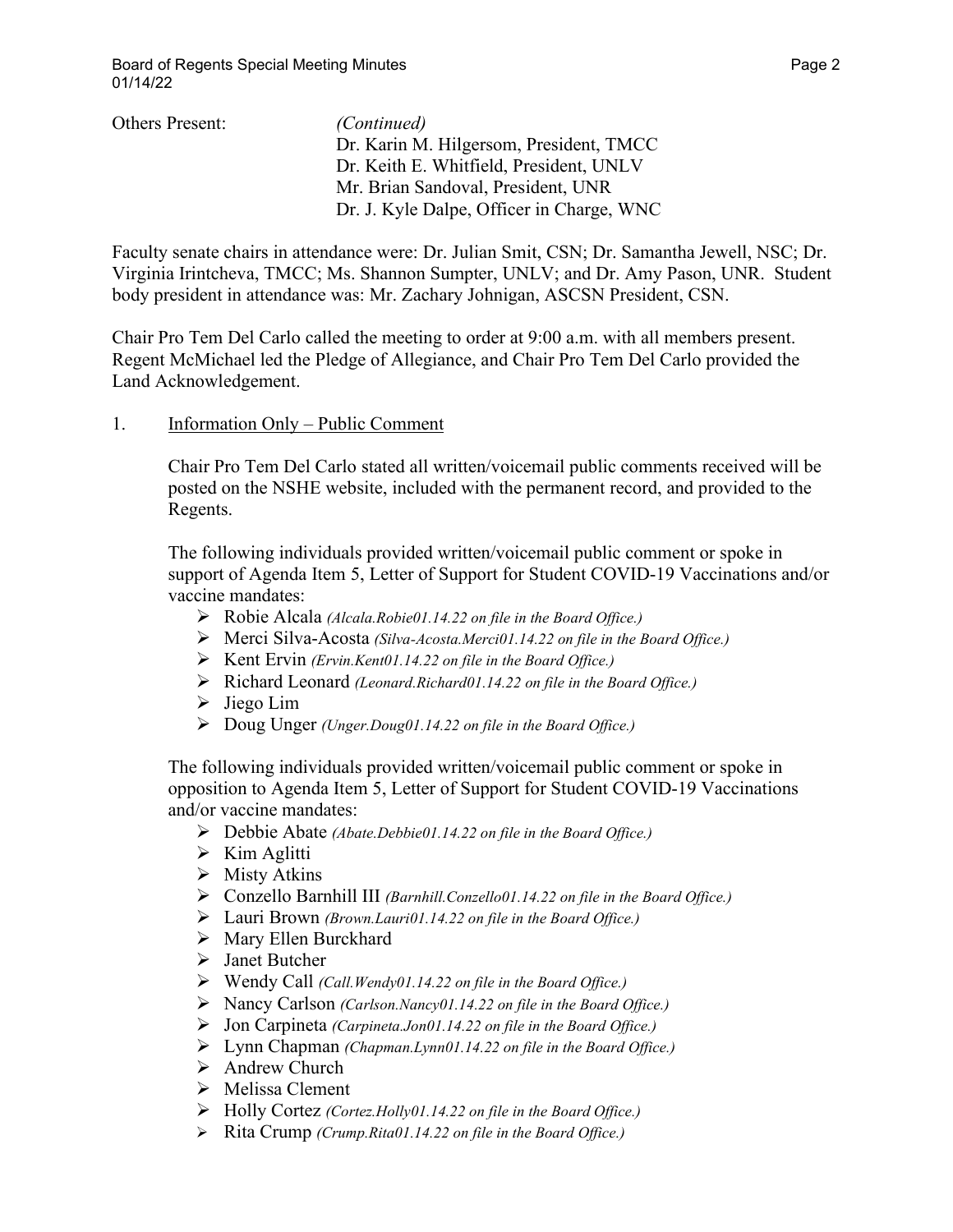### 1. Information Only – Public Comment

The following individuals provided written/voicemail public comment or spoke in opposition to Agenda Item 5, Letter of Support for Student COVID-19 Vaccinations and/or vaccine mandates – *(Continued)*

- Lisa Durgin *(Durgin.Lisa01.14.22 on file in the Board Office.)*
- $\triangleright$  Susan Frailey
- Amy Gale *(Gale.Amy01.14.22 on file in the Board Office.)*
- Eugene Gerscovich *(Gerscovich.Eugene01.14.22 on file in the Board Office.)*
- Russell Gronert *(Gronert.Russell01.14.22 on file in the Board Office.)*
- Melanie Gross *(Gross.Melanie01.14.22 on file in the Board Office.)*
- Leyda Guandique *(Guandique.Leyda01.14.22 on file in the Board Office.)*
- Susan Hahn *(Hahn.Susan01.14.22 on file in the Board Office.)*
- > Janine Hansen
- Kristen Hansen *(Hansen.Kristen01.14.22 on file in the Board Office.)*
- Vernon Hatch
- Lindsay Iverson *(Iverson.Lindsay01.14.22 on file in the Board Office.)*
- Lynn Jackson *(Jackson.Lynn01.14.22 on file in the Board Office.)*
- Sylvia Johnson *(Johnson.Sylvia01.14.22 on file in the Board Office.)*
- Kristen Kapur *(Kapur.Kristen01.14.22 on file in the Board Office.)*
- Anthony LaBounty *(LaBounty.Anthony01.14.22 on file in the Board Office.)*
- Kelly LaBounty *(LaBounty.Kelly01.14.22 on file in the Board Office.)*
- Cindy Lake *(Lake.Cindy01.14.22 on file in the Board Office.)*
- Jennifer Lattin *(Lattin.Jennifer01.14.22 on file in the Board Office.)*
- Jordynn Lattin *(Lattin.Jordynn01.14.22 on file in the Board Office.)*
- Shaylee Lattin *(Lattin.Shaylee01.14.22 on file in the Board Office.)*
- Daphne Lee
- Mary Lim *(Lim.Mary01.14.22 on file in the Board Office.)*
- Mary Clare LoPresti *(LoPresti.MaryClare01.14.22 on file in the Board Office.)*
- $\triangleright$  Kandy Lyons
- Chiarra Macellaio *(Macellaio.Chiarra01.14.22 on file in the Board Office.)*
- Deborah Mardon *(Mardon.Deborah01.14.22 on file in the Board Office.)*
- Corinne Martin *(Martin.Corinne01.14.22 on file in the Board Office.)*
- Barb Mathers *(Mathers.Barb01.14.22 on file in the Board Office.)*
- LaNiqua McCloud *(McCloud.LaNiqua01.14.22 on file in the Board Office.)*
- Mathea McKinley *(McKinley.Mathea01.14.22 on file in the Board Office.)*
- Chris Mullins *(Mullins.Chris01.14.22 on file in the Board Office.)*
- Nancy Pitt *(Pitt.Nancy01.14.22 on file in the Board Office.)*
- Carolina Quintana *(Quintana.Carolina01.14.22 on file in the Board Office.)*
- Kristen Reeves *(Reeves.Kristen01.14.22 on file in the Board Office.)*
- Casey Rodgers *(Rodgers.Casey01.14.22 on file in the Board Office.)*
- Cameron Rose *(Rose.Cameron01.14.22 on file in the Board Office.)*
- Wiselet Rouzard *(Rouzard.Wiselet01.14.22 on file in the Board Office.)*
- Bob Russo *(Russo.Bob01.14.22 on file in the Board Office.)*
- Michelle Sanchez-Bickley *(Sanchez-Bickley.Michelle01.14.22 on file in the Board Office.)*
- $\triangleright$  Gloria Sharlein
- Kat Sienkiewicz *(Sienkiewicz.Kat01.14.22 on file in the Board Office.)*
- $\triangleright$  Fred Simon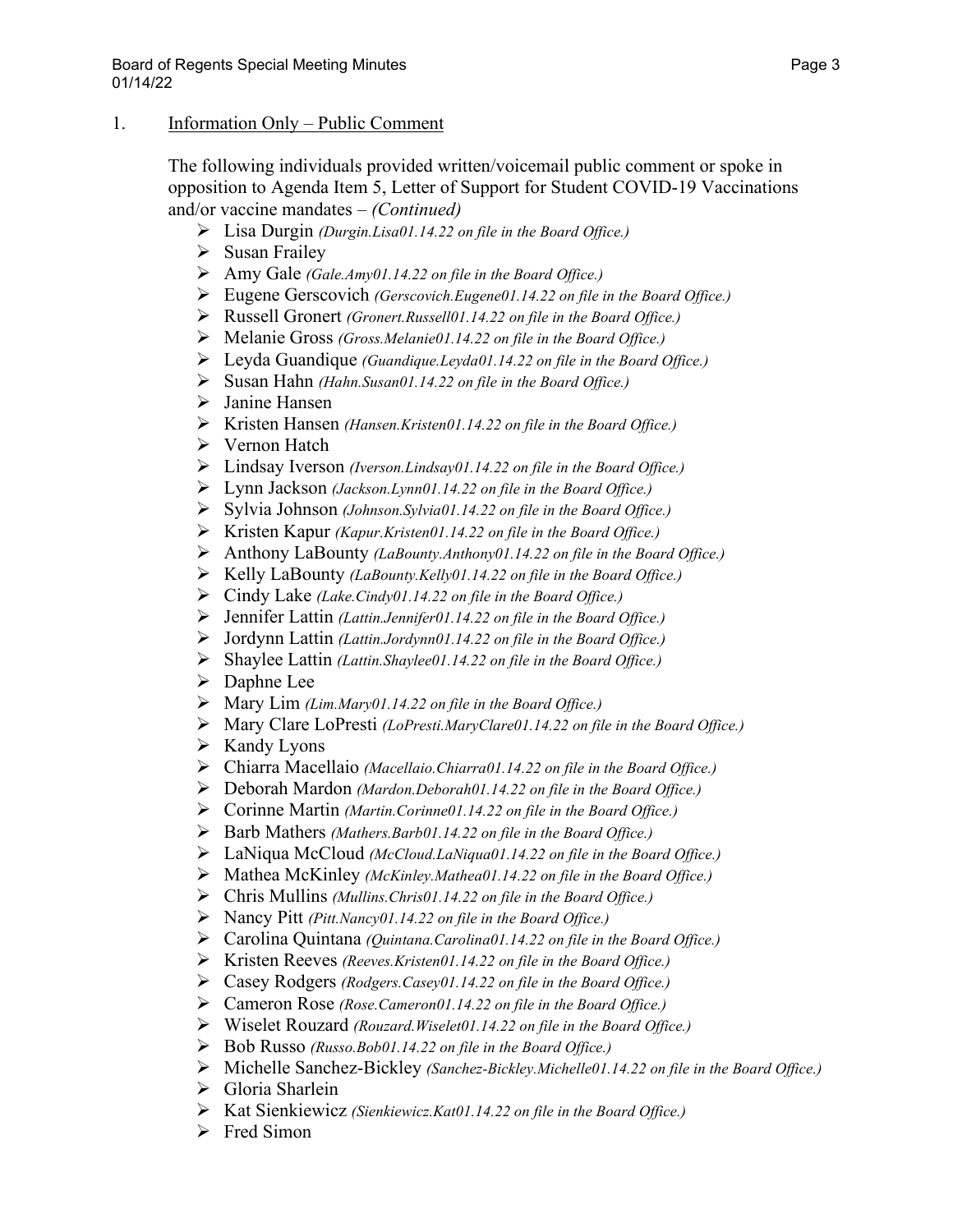### 1. Information Only – Public Comment

The following individuals provided written/voicemail public comment or spoke in opposition to Agenda Item 5, Letter of Support for Student COVID-19 Vaccinations and/or vaccine mandates – *(Continued)*

- Kathleen Sliter *(Sliter.Kathleen01.14.22 on file in the Board Office.)*
- $\triangleright$  Ken Snyder
- Julie Stevenson *(Stevenson.Julie01.14.22 on file in the Board Office.)*
- Charlotte Stewart *(Stewart.Charlotte01.14.22 on file in the Board Office.)*
- Mary Swirsky *(Swirsky.Mary01.14.22 on file in the Board Office.)*
- Kristen Sylva *(Sylva.Kristen01.14.22 on file in the Board Office.)*
- Glen Tenney *(Tenney.Glen01.14.22 on file in the Board Office.)*
- Patty Toone *(Toone.Patty01.14.22 on file in the Board Office.)*
- Caroline Turner *(Turner.Caroline01.14.22 on file in the Board Office.)*
- Jolain Tyndall *(Tyndall.Jolain01.14.22 on file in the Board Office.)*
- Ariel Van Cleve *(VanCleve.Ariel01.14.22 on file in the Board Office.)*
- Maryann Weldin
- Chelsea Wilson *(Wilson.Chelsea01.14.22 on file in the Board Office.)*

The following individuals provided written public comment in support of a fair and equitable process for Agenda Item 8, Update on ad hoc Chief of Staff and Special Counsel to the Board Search Committee:

- Kent Ervin *(Ervin.Kent01.14.22 on file in the Board Office.)*
- Doug Unger *(Unger.Doug01.14.22 on file in the Board Office.)*

The following individuals provided written public comment in support of a 3 percent Cost of Living increase for Agenda Item 13, 2023-25 Biennial Operating Budget/2023 Capital Improvement Projects and Overview of Funding Formula:

- Kent Ervin *(Ervin.Kent01.14.22 on file in the Board Office.)*
- Doug Unger *(Unger.Doug01.14.22 on file in the Board Office.)*

The Nevada Faculty Alliance provided a Petition for Safe NSHE Campuses signed by faculty, staff, students, and family members of the Nevada System of Higher Education. *(PetitionForSafeNSHECampuses01.14.22 on file in the Board Office.)*

Susan Werner spoke in favor of allowing rational individuals to weigh options and make their own decisions.

Kent Ervin spoke about the pressure faculty and staff face and the lack of support. Cost of living adjustments are inadequate, and employee health benefits have been cut, including eliminating long-term disability. He called on the Regents, Chancellor, and Presidents to make faculty compensation and benefits the highest budget priority and advocacy.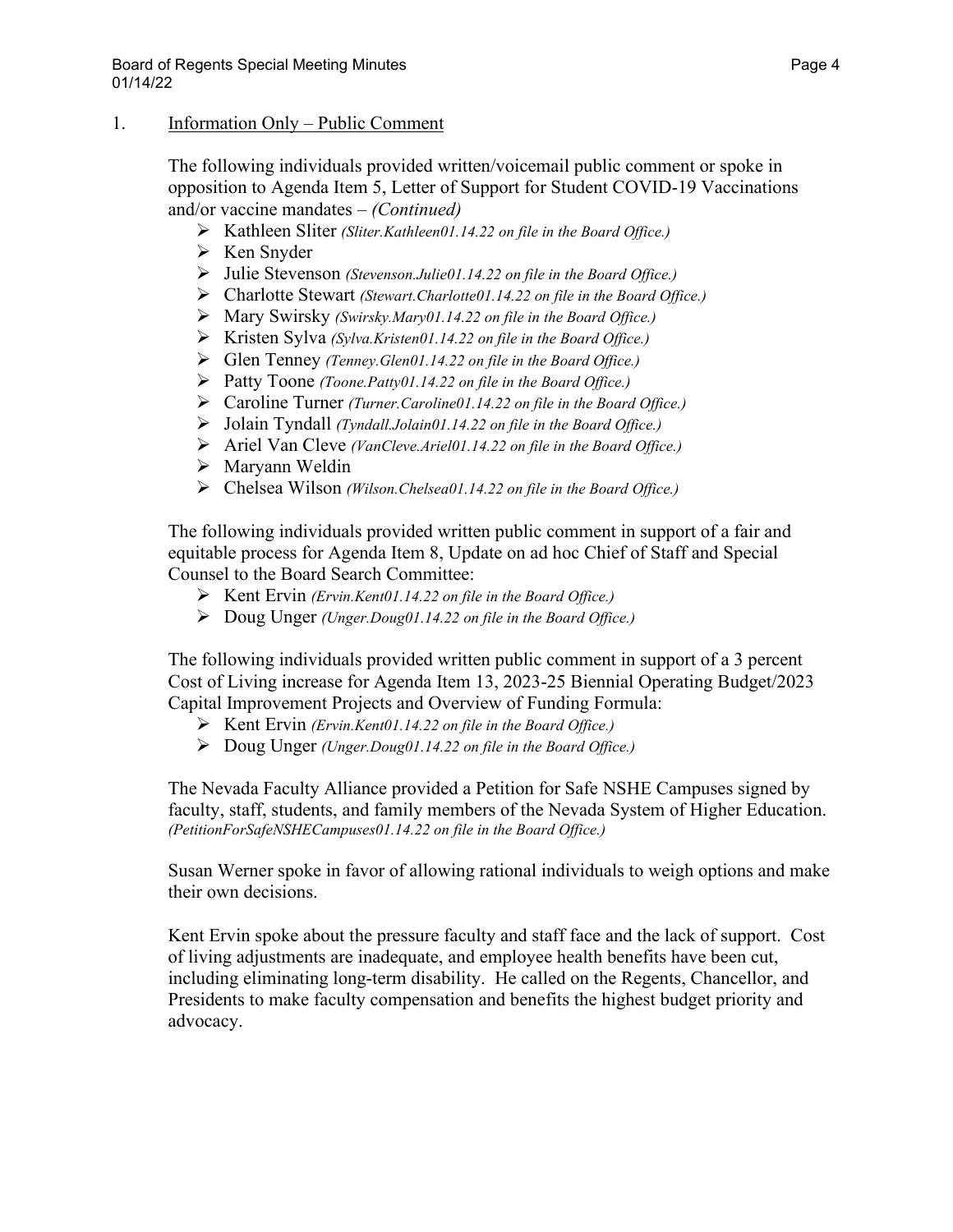#### 1. Information Only – Public Comment

Brad Summerhill was concerned that the Board was not discussing faculty salaries or cost of living increases at today's meeting. TMCC is seeing the effects of the great resignation. Students and faculty deserve better. NSHE must ensure that employee salaries do not stagnate and lose value. NSHE wages have lost 15.6 percent of real value from Fiscal Year 10 to Fiscal Year 21, but with inflation added in, faculty have lost more than 20 percent of real value in take-home pay. Cost of living must be a priority.

Zachary Johnigan stated that student mental health concerns are significant and that the needs in the area are escalating. Students are vulnerable, and many are not prepared for the challenges that can disrupt their education and impact persistence and graduation rates. Therefore, CSN students ask for an NSHE operating budget request that includes a high priority for mental health. The Board of Regents must provide direction to the Chancellor to develop budget priorities that consider continuing mental health services initially funded by a federal substance abuse and mental health grant. The mental health of students depends on the Board's consideration and action.

Tracy Sherman requested the Board's support in retaining and recruiting faculty members by prioritizing faculty and staff financial support. *(Sherman.Tracy01.14.22 on file in the Board Office.)*

Chair Pro Tem Del Carlo noted Agenda Item 6, One-Year Extension to Employment Agreement, President Joyce M. Helens, GBC, was withdrawn from consideration.

2. Information Only – Board Chair's Report – Chair Pro Tem Carol Del Carlo hoped everyone had a happy holiday season.

Chair Pro Tem Del Carlo stated she is proud of her Nevada Promise Scholarship student and encouraged all to become Nevada Promise Scholarship mentors. She thanked Vice Chair Pro Tem Carvalho for chairing the December special meeting.

Chair Pro Tem Del Carlo recently attended the Association of Community College Trustees (ACCT) national board training, which included reviewing board bylaws and policy. In addition, Nevada has a large delegation that will attend the ACCT National Legislative Summit. She also attended the NSC installation of President DeRionne Pollard and visited UNLV's Black Fire Innovation.

3. Information Only – State of the System Address – Chancellor Melody Rose presented the 2022 State of the System address via a PowerPoint that included national challenges, Nevada's challenges, organizational achievements, opportunities, growing the student body, and growing and diversifying revenue streams. *(Ref. BOR-3 on file in the Board Office.)*

In response to comments made by Regent Boylan, Chancellor Rose stated before her arrival, the Board created predictable pricing. Predictability is a crucial component of NSHE's commitment to access. Unfortunately, students across the country do not know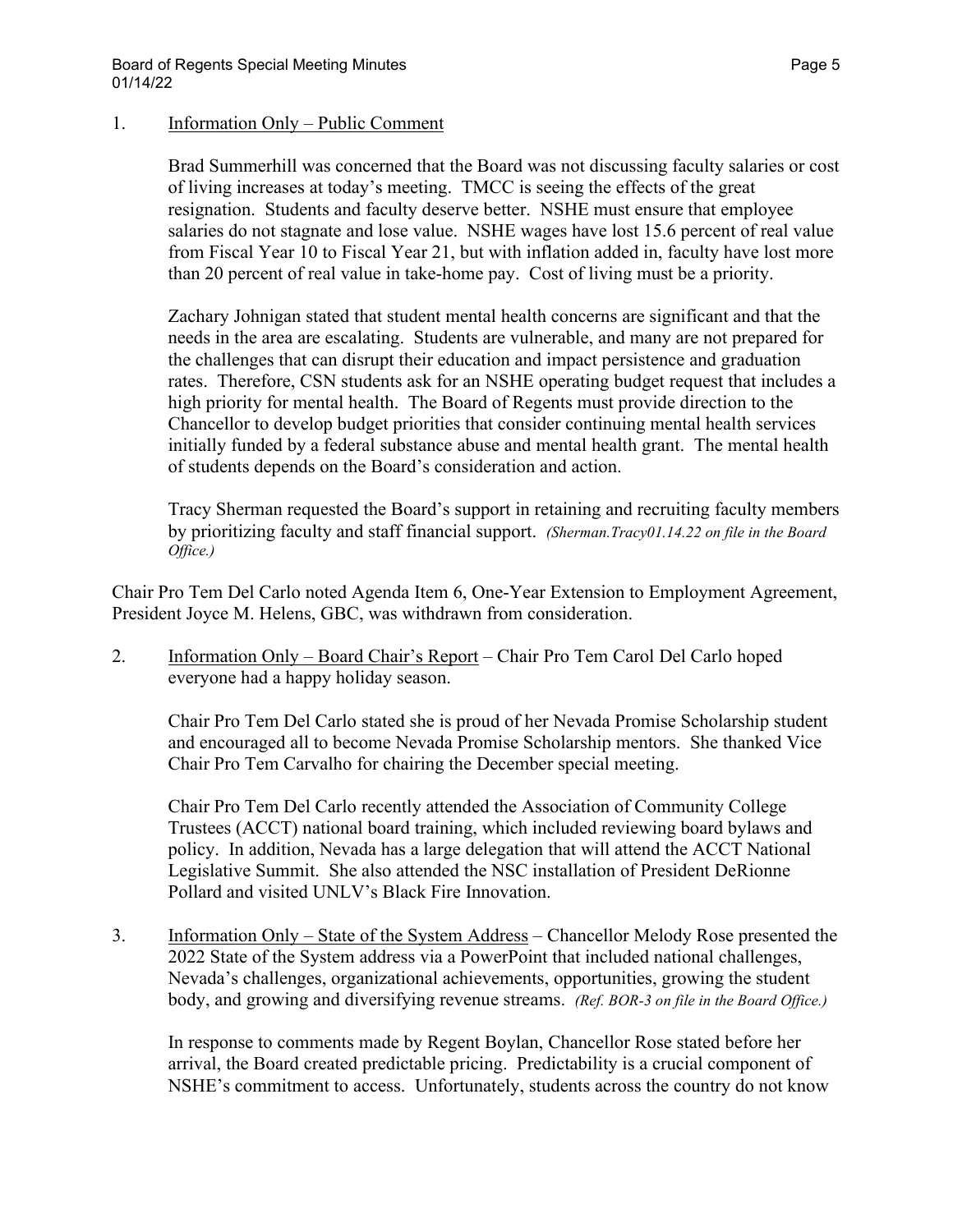#### 3. Information Only – State of the System Address – *(Continued)*

how tuition rates will change during their schooling. Not knowing what tuition will be is hard for families to plan. NSHE's cost of attendance increases at a predictable rate allowing students and families to plan financial obligations. The point she is trying to convey is that NSHE is committed to keeping the price of admission low. The challenging conversation is how to ensure that the commitment to students is kept while taking care of faculty and staff.

Regent Boylan noted Nevada's 49<sup>th</sup> national ranking and asked the Chancellor to provide the Board with information at a later date on why that is. He also requested that the Chancellor provide NSHE's rankings in future presentations in all comparative graphs.

Chancellor Rose stated her presentation was a high-level starting point conversation and she is happy to discuss any topics going forward. She pointed out on slide 16, Nevadans by Degree, that it is not a good thing to have some college but no degree. That is the population that spent time and resources taking a few classes but doesn't benefit from a degree. Nevada being higher than the nation is not good because people walk away with credits, no degree, and are disgruntled. Regent Boylan understood but wanted to know why they were walking away.

Regent Boylan requested a comparison graph of the money spent on both sides related to Ballot Question 1, the people behind Ballot Question 1, and how much they contributed.

In response to a question from Regent Boylan related to awards conferred by year, Chancellor Rose stated the slide includes student success measures in the number of certificates and degrees granted. Chancellor Rose also noted that the unknown designation within the underserved populations had not identified race or ethnicity.

Regent Boylan thanked the Chancellor for her presentation.

Regent Perkins left the meeting.

In response to a question from Regent Brooks related to the decline in student populations, Chancellor Rose responded that COVID-19 had an impact on the degreegranting institutions, more pronounced on several of the community colleges. Regent Brooks stated it was important to note that the Data Dashboard showed that NSHE was much lower than the national average. Regent Brooks asked Chancellor Rose to elaborate on which populations are declining and what the Board's focus should be on. Chancellor Rose stated the Data Dashboard is an incredible resource. Chancellor Rose said 2026 predictions show there will be declining sub-populations nationally due predominantly to declining birth rates, but because of Nevada's diverse environment, some of the sub-populations are growing in Nevada.

Regent Perkins entered the meeting.

Chancellor Rose is concerned about the declining presence of African-American men and indigenous people within Nevada.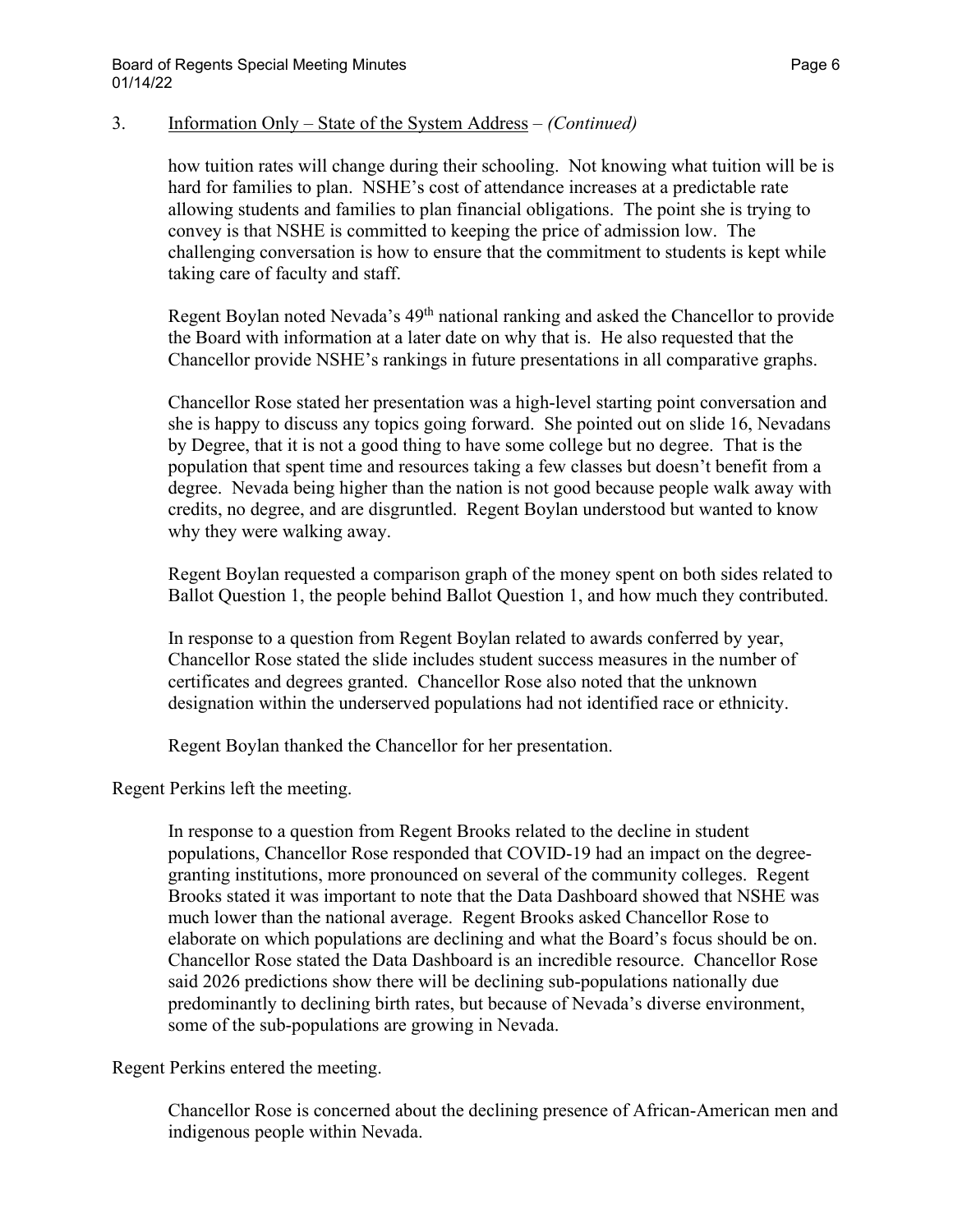### 3. Information Only – State of the System Address – *(Continued)*

Regent Brooks appreciated the presentation.

Regent McAdoo thanked Chancellor Rose for the presentation and appreciated slide 33, leaving the Board with a visual picture of the eight-year-olds being NSHE students in 10 years.

Regent Arrascada voiced his concerns related to faculty and classified staff salary compression. Faculty and classified staff have only received a 1 percent pay increase. Chancellor Rose pointed out growing fears among faculty and staff related to the erosion of compensation and benefits. There are challenges in retention and workforce morale.

Regent Perkins left the meeting.

Chancellor Rose stated faculty and staff are tired and concerned. NSHE wants to be an employer of choice, and that means it must compensate effectively.

Regent Arrascada stated it is beneficial to include all the parties affected in the conversations.

Regent Brooks asked how Chancellor Rose would approach the Legislature if faculty continued to express concerns about salary compression and comparative wages and students struggle with student loan debt. Chancellor Rose stated NSHE does have to take credit concerning low student loan debt because fees are low compared to other states. Regarding how NSHE will solve the problems related to compensation, it is a Boardlevel conversation. The Cabinet is gathering the data and campus requests to put together proposals for the Board's consideration.

Regent Perkins entered the meeting.

Regent Brooks observed that the institutions' level of achievement has increased based on their respective missions, enrollments, and student access. He thanked the Chancellor for her time.

Vice Chair Pro Tem Carvalho believed the State of the System Address was not meant to be critiqued but instead was the Chancellor's opportunity to give her impressions and direction for the System. She thanked Chancellor Rose for her vision and leadership.

Chair Pro Tem Del Carlo also thanked Chancellor Rose for her presentation.

The meeting recessed at 11:26 a.m. and reconvened at 12:00 p.m. with all members present except Regent Carter.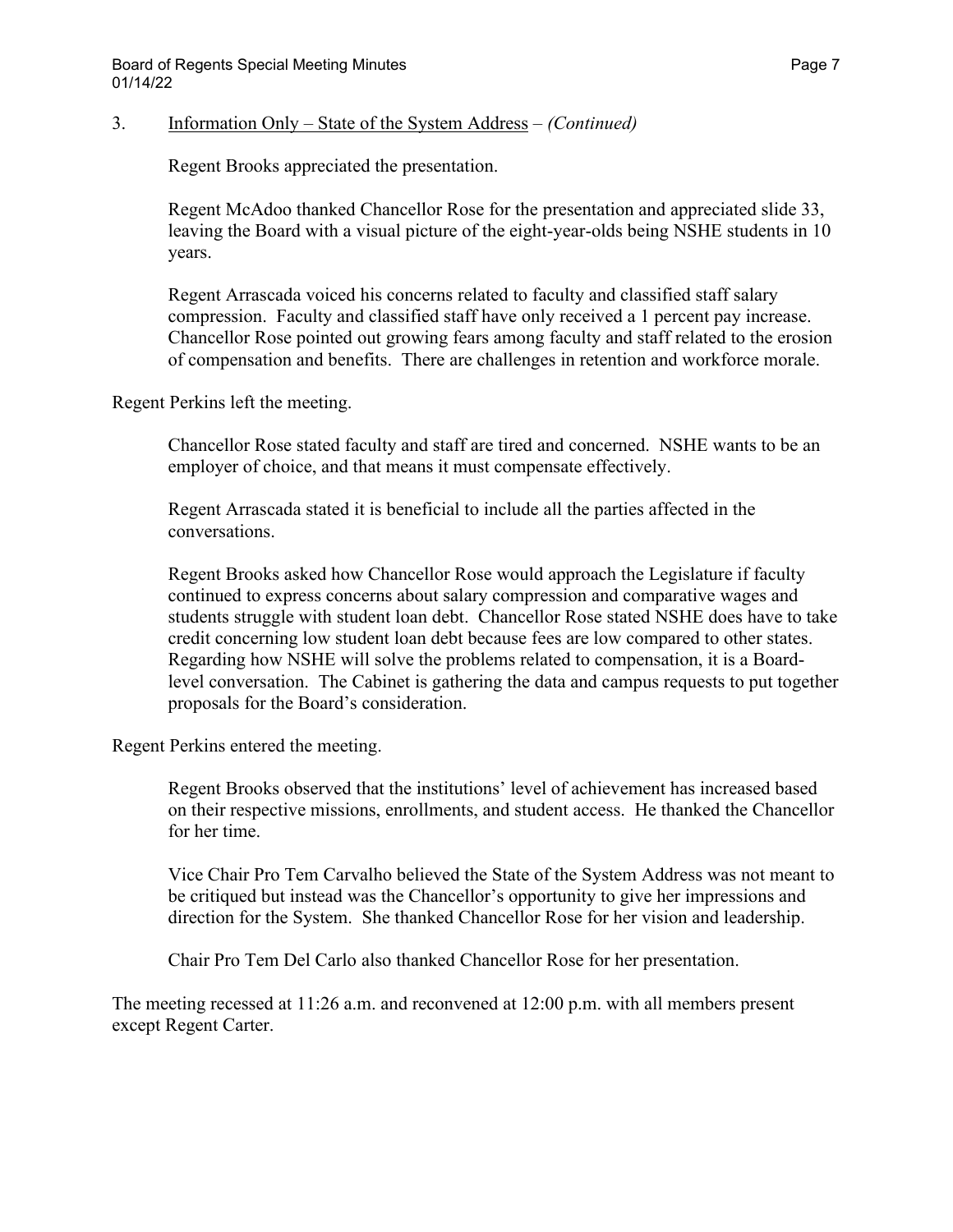4. Approved – Minutes – The Board approved the minutes from the November 12, 2021, special meeting. *(Ref. BOR-4 on file in the Board Office.)* 

> Regent McMichael moved approval of the November 12, 2021, special meeting minutes. Regent Perkins seconded. Motion carried. Regent Carter was absent.

Chair Pro Tem Del Carlo encouraged her peers to be more careful with their words, particularly describing students. All should use supportive language and be aware that some words are taken with great offense.

5. Approved – Letter of Support for Student COVID-19 Vaccinations – The Board approved the proposed Letter of Support for student COVID-19 vaccinations to be issued to appropriate governing bodies with jurisdiction to impose vaccine requirements. *(Ref. BOR-5 and Supplemental Material on file in the Board Office.)* 

Chancellor Rose presented a proposed Letter of Support for student COVID-19 vaccinations prepared by the Chancellor, in consultation with Chair Pro Tem Carol Del Carlo, to be issued to appropriate governing bodies with jurisdiction to impose vaccine requirements for consideration. The Board directed the preparation of this letter during its December 30, 2021, meeting to be brought back for approval at this meeting.

Regent Brooks asked for clarification on the United States Supreme Court ruling as it will relate to an NSHE vaccine mandate. Chief General Counsel Joe Reynolds stated one of the rulings relates to the Occupational Safety and Health Administration's (OSHA) requirement that businesses with over 100 employees receive a vaccine series. The Supreme Court believed that was an overstep by OSHA and outside its authority. The second ruling upheld by the Supreme Court involved the Department of Health and Human Services' requirement that healthcare workers receive a COVID-19 vaccine mandate. Neither of the rulings will affect the Board's policy recommendation.

Chief General Counsel Reynolds noted that employee and student vaccine mandates have different legal authorities. For example, student vaccines fall under the State Board of Health's jurisdiction while employee vaccines fall under the jurisdiction of the Board of Regents.

Regent Geddes stated he fully supports the letter. The overall will of the Board was to support the student mandate. He encouraged his colleagues to support the letter.

Regent Geddes requested a deeper review of the Board's constitutional authority and whether the Board can mandate student vaccines.

Regent Boylan asked for the legal definition of a mandate whether it is enforceable by law. Chief General Counsel Reynolds stated the general definition is that a mandate is a requirement and has the force and effect of any regulatory law. The Board of Health is the ultimate enforcement authority of student vaccine mandates. Because the Legislative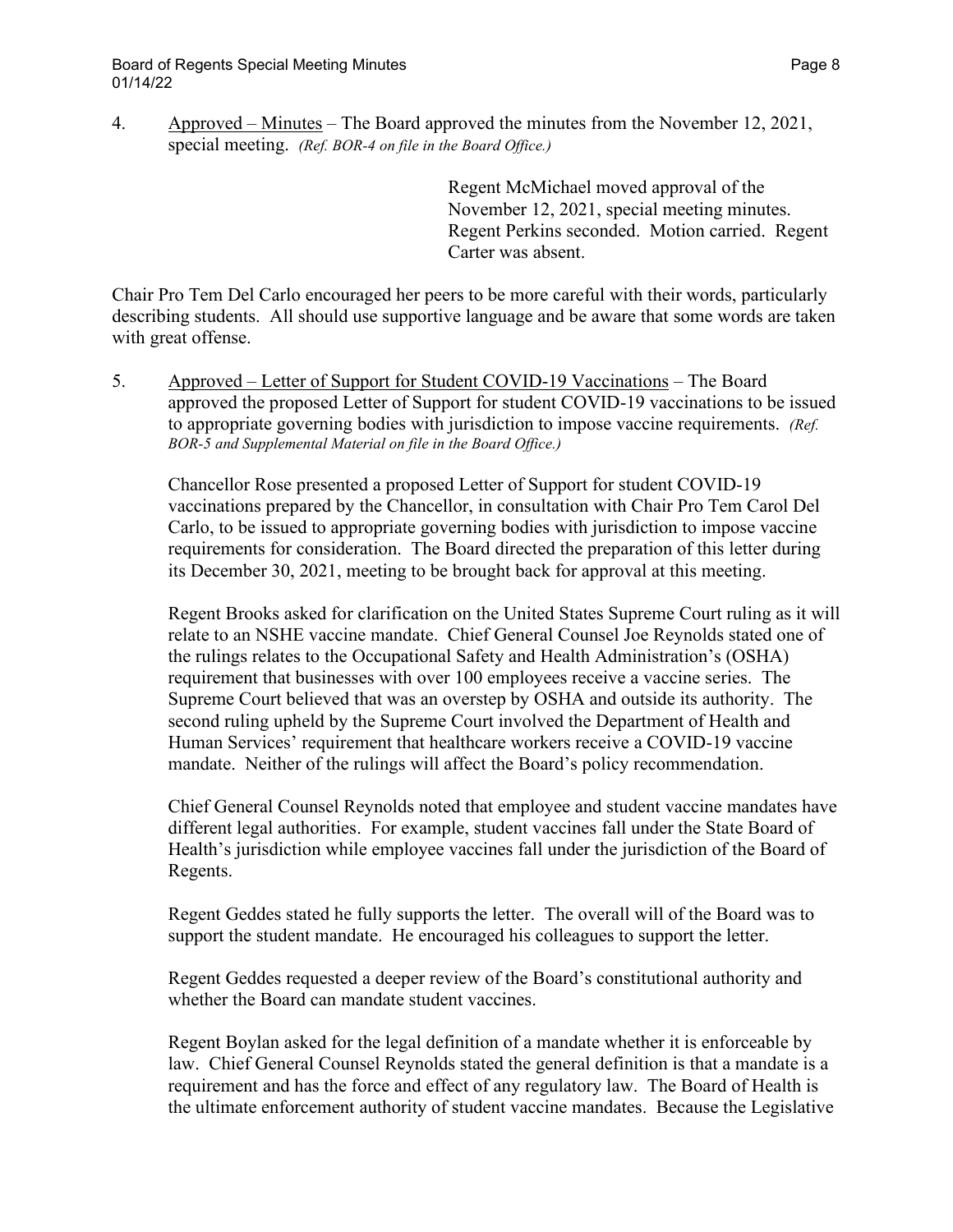#### 5. Approved – Letter of Support for Student COVID-19 Vaccinations – *(Continued)*

Commission did not adopt the permanent regulation, it effectively expired after 120 days.

Regent Boylan stated he understood that a mandate is not a law but only a suggestion for those that accept it. Chief General Counsel Reynolds respectfully disagreed and reiterated that a mandate has the effect of law. If a student does not abide by the mandate, it will prevent them from registering for classes.

Regent McAdoo asked who has the authority to mandate student vaccinations. Chief General Counsel Reynolds stated the Board of Health has the authority to impose vaccine mandates on K-12 and higher education students. State regulations provide agencies the authority to enact emergency regulations outside of the routine administrative processes. Once an emergency regulation is put in place, it goes to the Legislative Commission to decide whether it will become permanent. If it does not receive a majority vote, the emergency regulation will expire after 120 days. Under Nevada law, an agency is precluded from extending the same emergency regulation for a second 120-day period.

Chief General Counsel Reynolds noted that the Board of Regents has independent regulatory authority on employee matters. Further, the Nevada Supreme Court recognizes that the Board of Regents Code has the force and effect of law.

Vice Chair Pro Tem Carvalho asked for the Presidents to provide their comments.

All Presidents, speaking for their respective institutions, support the proposed Letter of Support for student COVID-19 vaccinations.

UNR Faculty Senate Chair Amy Pason stated faculty are requesting that the Board provide a statement of support for student vaccine mandates.

Regent Perkins stated she must do what's best for most of her constituents and those present on the campuses. However, she also wants to protect the rights of those who choose not to get vaccinated. She hopes the Board of Health will consider that vaccines or the lack thereof will affect people of color more adversely than the general population.

Regent McAdoo noted she would vote no on the agenda item.

Regent Carter entered the meeting.

Regent Boylan requested that both sides of the argument be represented at future meetings.

> Regent McMichael moved approval of the proposed Letter of Support for student COVID-19 vaccinations to be issued to appropriate governing bodies with jurisdiction to impose vaccine requirements. Regent Geddes seconded.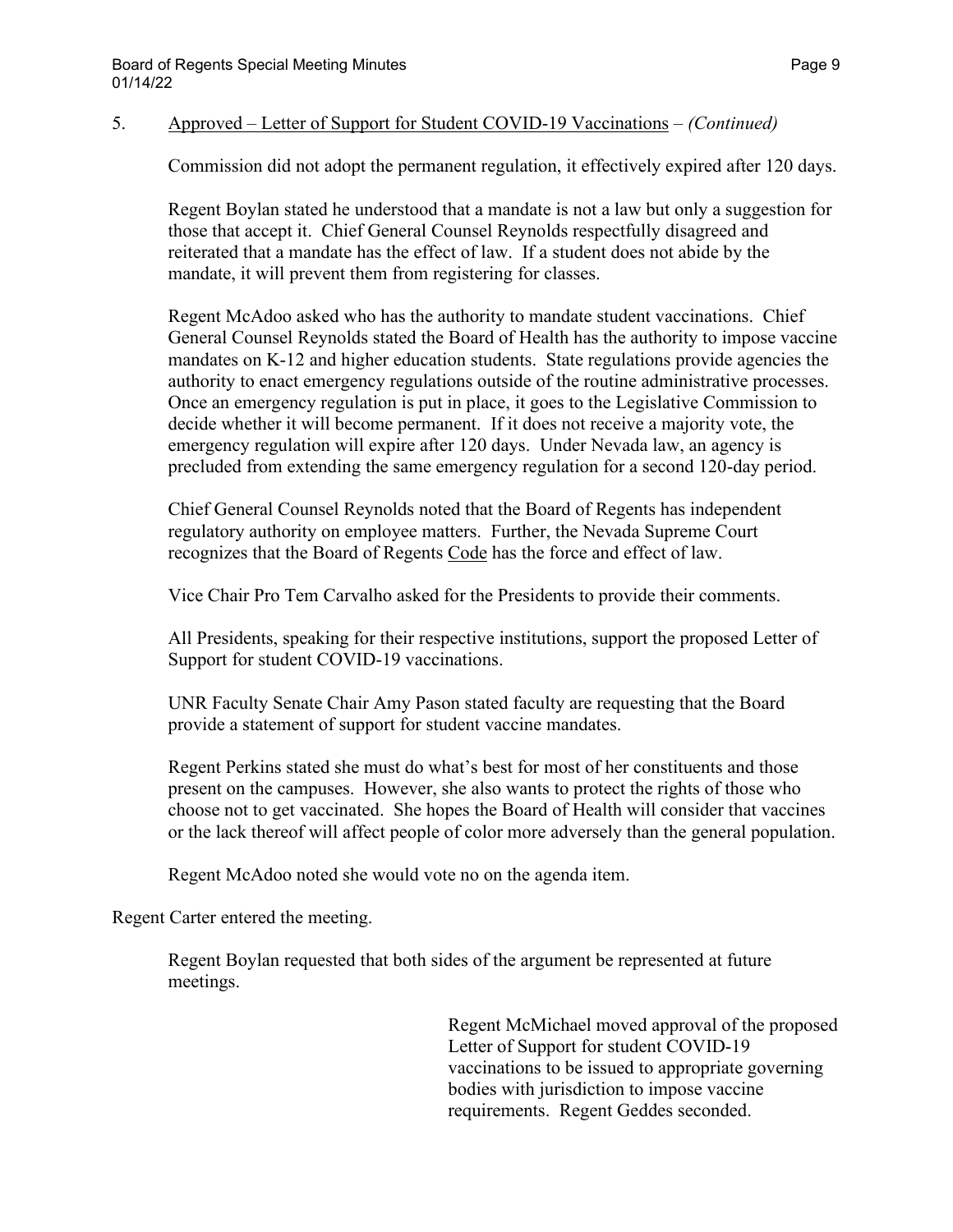5. Approved – Letter of Support for Student COVID-19 Vaccinations – *(Continued)*

Regent McMichael stated most students are in favor of reinstating a student vaccine mandate.

Regent Geddes stated faculty, staff, students, and the campuses want this mandate.

Motion carried via a roll call vote. Chair Pro Tem Del Carlo, Vice Chair Pro Tem Carvalho, and Regents Arrascada, Carter, Doubrava, Geddes, McMichael, Moran, and Perkins voted yes. Regents Boylan, Brooks, McAdoo, and Tarkanian voted no.

- 6. Withdrawn One-Year Extension to Employment Agreement, President Joyce M. Helens, GBC – This item was withdrawn.
- 7. Approved Extension to Employment Agreement, Interim Chief of Staff to the Board Keri D. Nikolajewski – The Board approved an extension to the current Employment Agreement of Keri D. Nikolajewski to serve as Interim Chief of Staff to the Board beyond the January 14, 2022, expiration date, and continue until a permanent candidate to fill the position of Chief of Staff and Special Counsel to the Board is selected by the Board and that individual's first day of employment commences. *(Refs. BOR-7a and BOR-7b on file in the Board Office.)*

Chair Pro Tem Del Carlo requested an extension to Keri D. Nikolajewski's current Employment Agreement to serve as Interim Chief of Staff to the Board beyond the January 14, 2022, expiration date and continue until a permanent candidate to fill the position of Chief of Staff and Special Counsel to the Board is selected by the Board and that individual's first day of employment commences.

Chair Pro Tem Del Carlo thanked Interim Chief of Staff Nikolajewski for all she does for the Board.

> Regent McAdoo moved approval an extension to the current Employment Agreement of Keri D. Nikolajewski to serve as Interim Chief of Staff to the Board beyond the January 14, 2022, expiration date, and continue until a permanent candidate to fill the position of Chief of Staff and Special Counsel to the Board is selected by the Board and that individual's first day of employment commences. Regent Boylan seconded. Motion carried.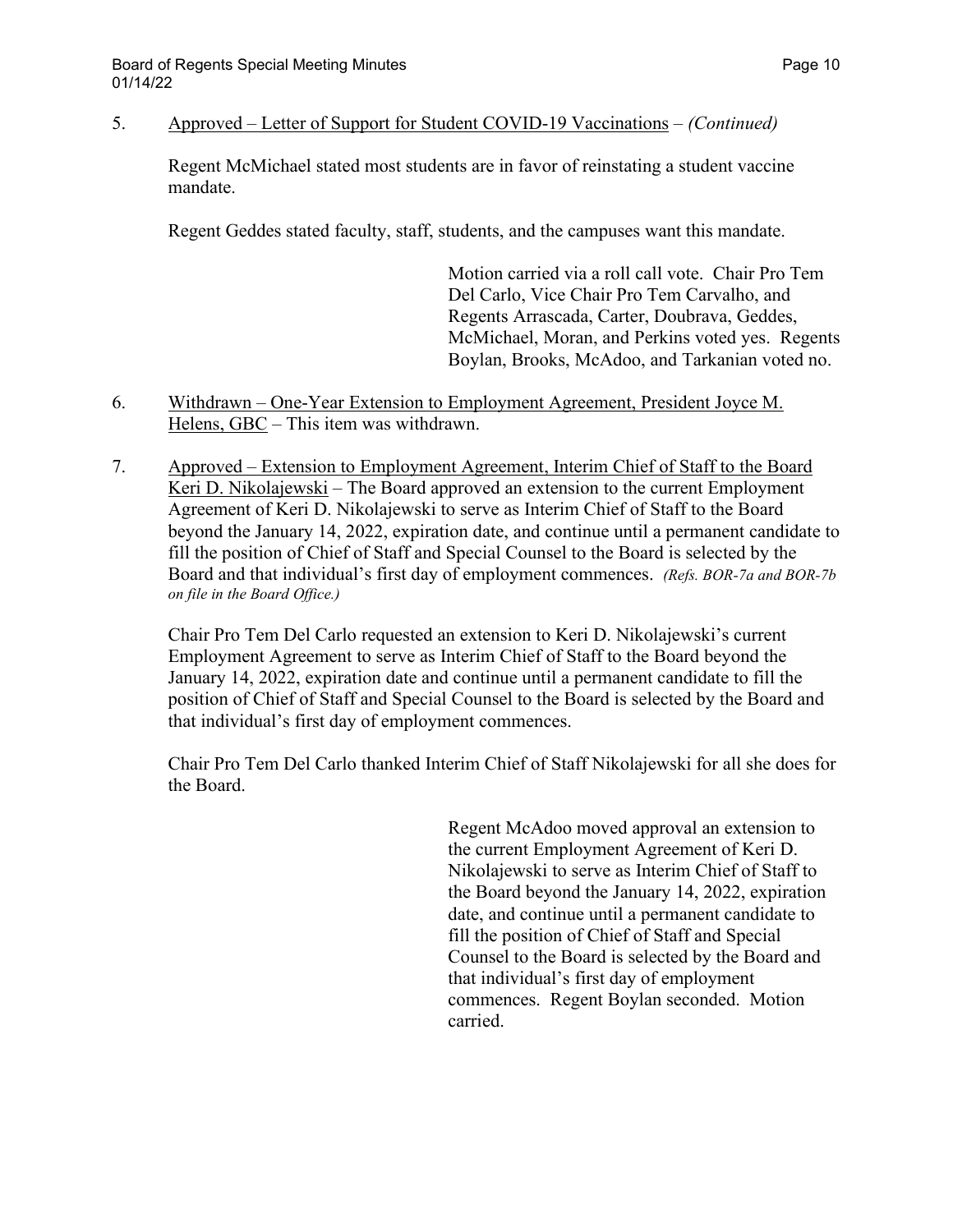- 8. Information Only Update on ad hoc Chief of Staff and Special Counsel to the Board Search Committee – Committee Chair John T. Moran provided an update on the progress of the ad hoc Chief of Staff and Special Counsel to the Board Search Committee. The next meeting will be on January 28, 2022, at 9:00 a.m. Committee Chair Moran encouraged everyone's participation.
- 9. Information Only Update on ad hoc Strategic Planning Committee *(Agenda Item 9)* Committee Chair Amy J. Carvalho provided an update on the progress of the ad hoc Strategic Planning Committee. The first meeting will be January 24, 2022, at 1:00 p.m.
- 10. Information Only Update on Affiliation with Renown Health, UNR Med UNR President Brian Sandoval and UNR Med Acting Dean Melissa Piasecki, M.D., provided a summary of the progress achieved in operationalizing and implementing the clinical and academic affiliation between UNR Med and Renown Health. *(Ref. BOR-10 on file in the Board Office.)*

Regent Arrascada asked Acting Dean Piasecki to expand upon the scholarship opportunities. Acting Dean Piasecki stated that scholarship funds were distributed on agreed-upon methods and allocated as one-year scholarships to five physician assistant students and one-year scholarships for five first-year medical students, and ten one-year scholarships to third-year medical students. The first-year scholarships were based on need, and the third-year scholarships were based on merit and need.

In response to a question from Regent Doubrava related to the process, Acting Dean Piasecki stated the process had gone smoothly, and she believed the success was due to the hard work and relationships with the Renown partners.

11. Information Only – Update on Sierra Nevada University Transfer, UNR – UNR President Brian Sandoval and UNR Senior Vice Provost Jill Heaton updated the Board on Sierra Nevada University's (SNU) transfer to UNR. *(Ref. BOR-11 on file in the Board Office.)*

UNR Senior Vice Provost Jill Heaton updated the Board on the July 1, 2022, transfer of Sierra Nevada University (SNU) to UNR. The University is making progress on all authorizations and approvals from the Northwest Commission on Colleges and Universities (NWCCU), the Nevada Commission on Postsecondary Education, and the U.S. Department of Education. In addition, the UNR and SNU Executive Transition Teams meet regularly to combine programs and operations to minimize the impact on students, faculty, staff, donors, and community stakeholders. Each team also meets with its respective NWCCU representatives for guidance and input. On September 20, 2021, UNR and SNU jointly submitted letters to the U.S. Department of Education expressing their intent to pursue the acquisition and have responded to several additional information requests. After many hours of work, UNR submitted its Substantive Change Proposal to the NWCCU on November 30, 2021. UNR made several commitments, including:

- 1. SNU students can finish their studies in their current geographies.
- 2. UNR will deliver the degree programs to SNU students in their current modalities.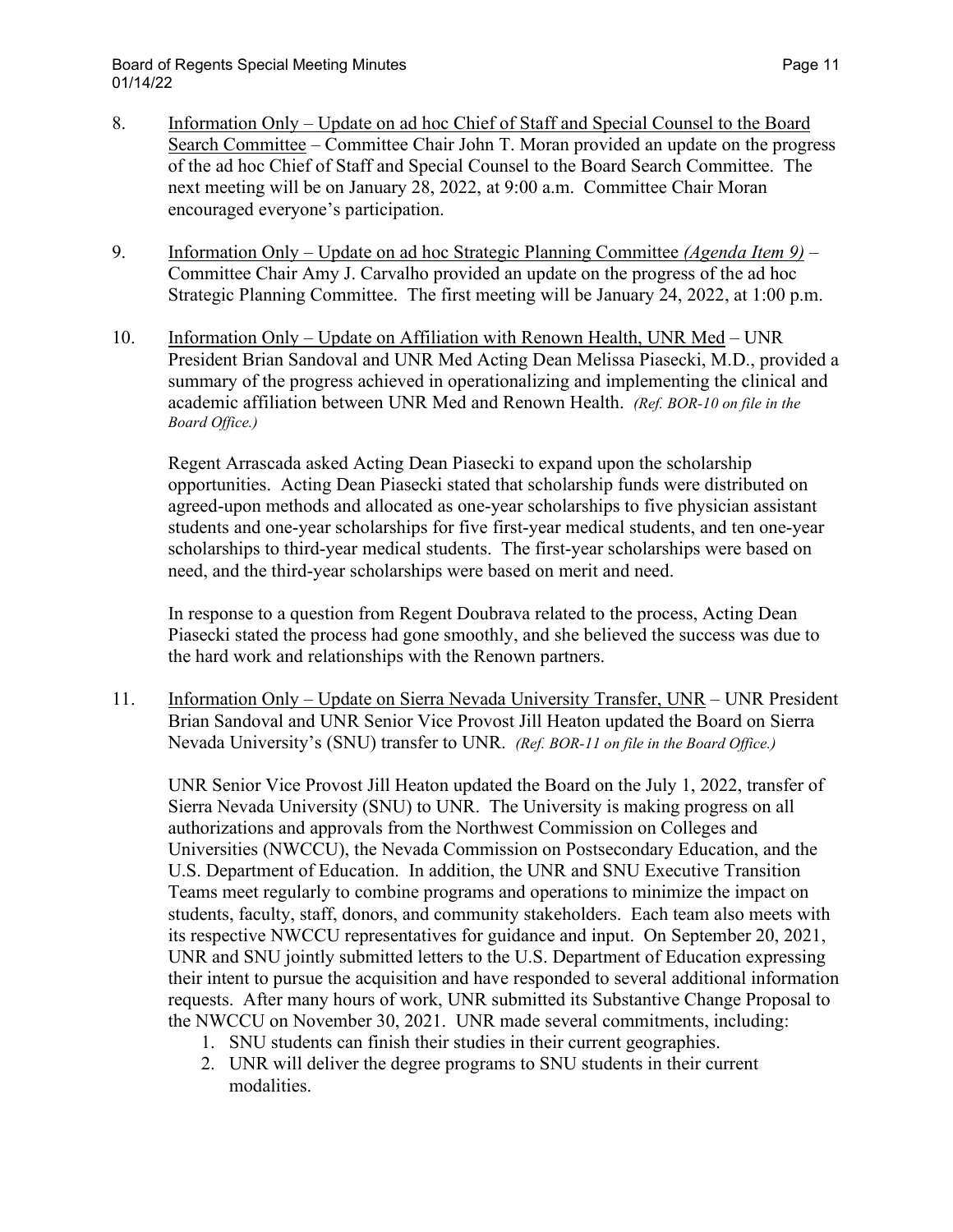#### 11. Information Only – Update on Sierra Nevada University Transfer, UNR – *(Continued)*

- 3. UNR will hire qualified SNU faculty and staff to support operations and academic offerings across the degree programs.
- 4. UNR committed it will cost no more to attend UNR than it did SNU.

On December 20, 2021, UNR and SNU received approval from the NWCCU on its Substantive Change Proposal, then communicated to the Nevada Commission on Postsecondary Education. The NWCCU required a teach-out plan that provides for the equitable treatment of students if higher education institutions cease to operate or cease instruction. UNR and SNU jointly evaluated 15 undergraduate and four graduate degrees in developing the teach-out plan. Eight programs are equivalent between the two institutions, and six are reasonably equivalent among the undergraduate programs. In addition, two of the four graduate programs are reasonably equivalent. However, one undergraduate and two graduate degree programs differ significantly, making it difficult for SNU students to transfer without negatively impacting their time to degree completion. As a result, UNR will be submitting one undergraduate and two graduate teacher education degree programs to the Board of Regents for consideration for the duration of the teach-out only. UNR and SNU have begun working with the U.S. Department of Education to gather and prepare documentation for a joint submission. UNR anticipates 350 students will transition from SNU.

UNR and SNU are committed to ensuring the transition provides clear pathways to academic success for SNU students who always come first.

Regent Geddes reiterated that other NSHE institutions are integrated to make this a System asset. Senior Vice Provost Heaton stated they have focused on the regulatory process, but this will be an NSHE resource.

In response to a question from Vice Chair Pro Tem Carvalho related to the Henderson SNU program, Senior Vice Provost Heaton responded Executive Vice President and Provost Jeff Thompson is in discussion with NSC and UNLV about the teacher education programs.

Chair Pro Tem Del Carlo stated the community is thrilled about the acquisition.

UNR President Sandoval thanked Chancellor Rose and Chief General Counsel Reynolds for their assistance, support, and advice. He also complimented Provost Thompson and the transition teams for their time and efforts.

12. Information Only – Institutional Metrics, UNR – UNR President Brian Sandoval presented data and metrics on UNR's progress in achieving the strategic goals adopted by the Board via a PowerPoint that included metrics identified by the Board designed to compare the performance of NSHE and its institutions to other states or respective peers in five key areas: 1) Access; 2) Success; 3) Closing the Achievement Gap; 4) Workforce; and 5) Research. *(Ref. BOR-12 on file in the Board Office.)*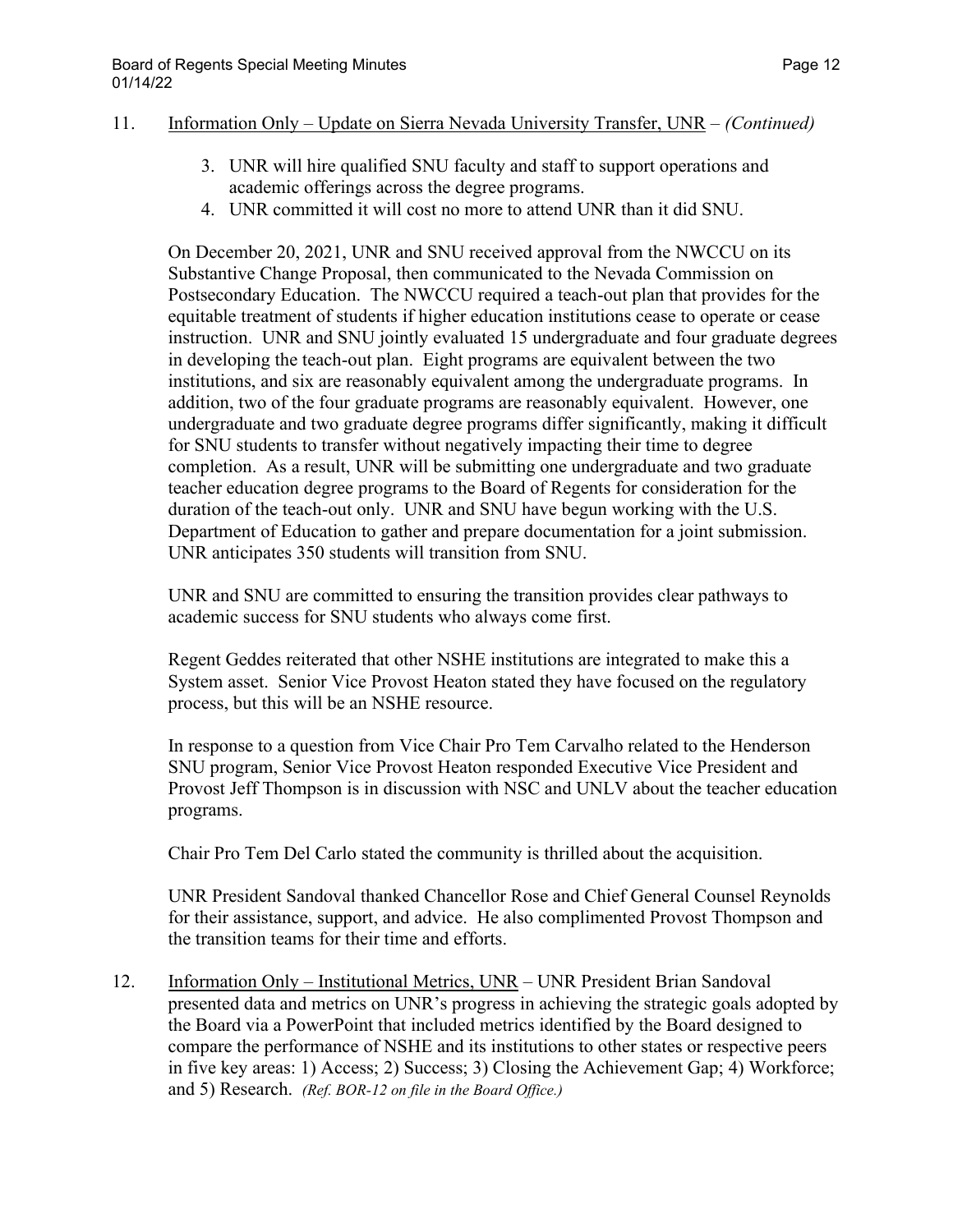12. Information Only – Institutional Metrics, UNR – *(Continued)*

In response to a question from Vice Chair Pro Tem Carvalho related to the student to advisor ratio, UNR President Sandoval did not know the exact number but hiring advisors is a priority.

Chair Pro Tem Del Carlo was happy to see the UNR's number of international students. UNR President Sandoval stated UNR is in discussion with several international student recruiting entities.

Regent Boylan appreciated the presentation.

The meeting recessed at 2:01 p.m. and reconvened at 2:10 p.m. with all members present.

13. Approved – 2023-25 Biennial Operating Budget/2023 Capital Improvement Projects and Overview of Funding Formula – Chief Financial Officer Andrew Clinger discussed the process of developing the NSHE's 2023-25 biennial operating budget request and the budget for capital improvements for the 2023 Legislative Session, including the establishment of System budget priorities and possible enhancements to the base formula funded operating budgets, as well as other state-funded budgets. In addition, Chief Financial Officer Clinger provided an overview of the NSHE's funding formula. *(Ref. BOR-13 on file in the Board Office.)*

Regent Boylan asked about the cost-of-living allowance (COLA). Chief Financial Officer Clinger stated this was just an overview of the process and to hear what Regent priorities are.

Regent Geddes stated it is important to reiterate that any changes to the legislative funding formula must go through the Legislature.

Regent Perkins asked how continuing education unit certificates fit into the weighted student credit hours (WSCH). Chief Financial Officer Clinger stated non-credit-bearing courses do not count in the WSCH funding formula.

In response to a question from Regent Arrascada related to inflation and salary compression, Chief Financial Officer Clinger stated that as the next steps begin, those are requests that can be looked at. However, he pointed out that COLA is proposed and granted by the Legislature historically.

Regent Brooks appreciated the depth of the report.

In response to a question from Regent Brooks related to the funding formula, Chancellor Rose stated she would have a perspective as they move into the following steps but felt it was premature at this point until public processes are complete.

Chair Pro Tem Del Carlo shared an update at the request of UNR President Sandoval that with the hire of 24 advisors, the UNR student to advisor ratio will be 350:1.